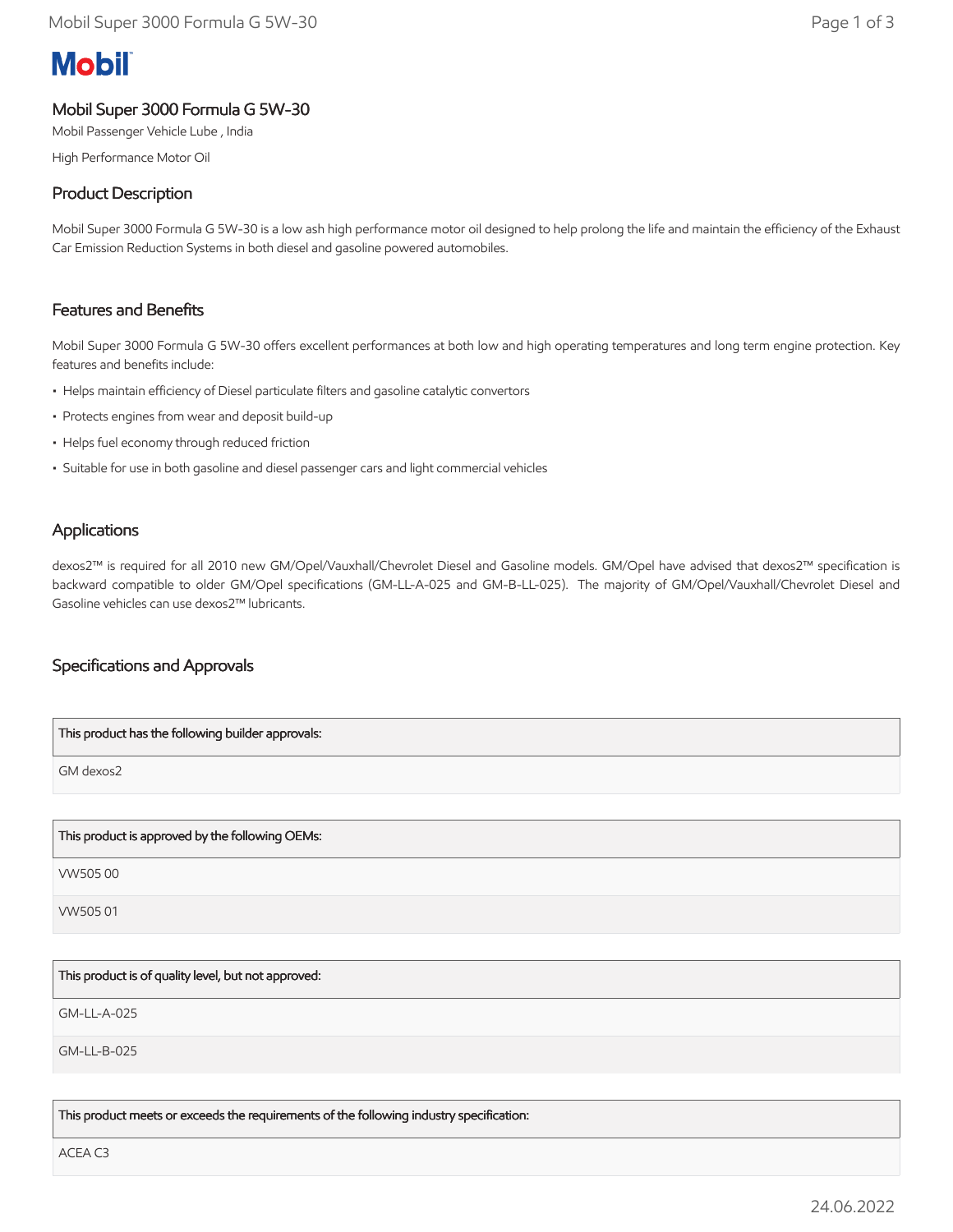#### This product meets or exceeds the requirements of the following industry specification:

| APISL |
|-------|
| APISM |
| APISN |

#### Properties and Specifications

| Property                                      |                  |
|-----------------------------------------------|------------------|
| Grade                                         | <b>SAE 5W-30</b> |
| Ash, Sulfated, mass%, ASTM D874               | 0.8              |
| Density @ 15 C, g/ml, ASTM D4052              | 0.85             |
| Flash Point, Cleveland Open Cup, °C, ASTM D92 | 230              |
| Kinematic Viscosity @ 100 C, mm2/s, ASTM D445 | 11.9             |
| Kinematic Viscosity @ 40 C, mm2/s, ASTM D445  | 68               |
| Phosphorus, mass%, ASTM D4951                 | 0.08             |
| Pour Point, °C, ASTM D97                      | $-36$            |

## Health and safety

Health and Safety recommendations for this product can be found on the Material Safety Data Sheet (MSDS) @ [http://www.msds.exxonmobil.com/psims](http://www.msds.exxonmobil.com/psims/psims.aspx) /psims.aspx

All trademarks used herein are trademarks or registered trademarks of Exxon Mobil Corporation or one of its subsidiaries unless indicated otherwise.

12-2020 ExxonMobil Services & Technology Private Limited (CIN: U74900KA2015FTC080245) Tower A, 5th Floor, Crescent #1, Prestige Shantiniketan Building, Whitefield Main Road, Bangalore – 560048, Karnataka, India

+918071085300 [http://www.exxonmobil.com](http://www.exxonmobil.com/)

Typical Properties are typical of those obtained with normal production tolerance and do not constitute a specification. Variations that do not affect product performance are to be expected during normal manufacture and at different blending locations. The information contained herein is subject to change without notice. All products may not be available locally. For more information, contact your local ExxonMobil contact or visit [www.exxonmobil.com](http://www.exxonmobil.com/)

ExxonMobil is comprised of numerous affiliates and subsidiaries, many with names that include Esso, Mobil, or ExxonMobil. Nothing in this document is intended to override or supersede the corporate separateness of local entities. Responsibility for local action and accountability remains with the local ExxonMobil-affiliate entities.

Energy lives here™

**ExconMobil**